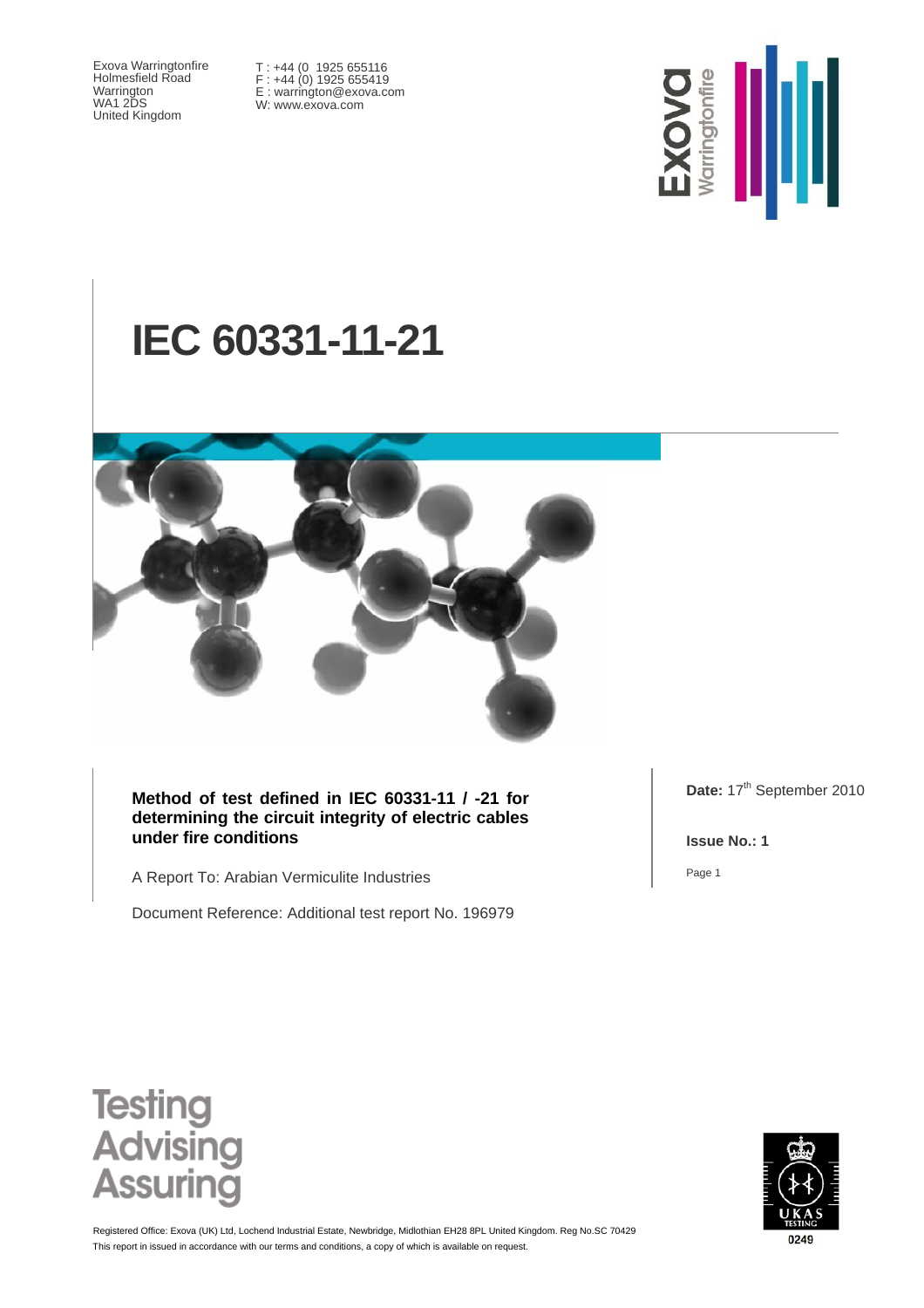

#### **Executive Summary**

**Objective** To determine the performance of the following coated cable when it is subjected to the conditions of test specified in IEC 60331-21: 1999, utilising the test apparatus detailed in IEC 60331-11:1999 + A1: 2009.

| <b>Generic Description</b>                                                           | <b>Product reference</b> | <b>Thickness</b><br>diameter | Weight per unit<br>area or density |
|--------------------------------------------------------------------------------------|--------------------------|------------------------------|------------------------------------|
| Coated cable                                                                         | "Avicoat Cable"          | 24mm                         | Not stated                         |
| Individual components used to manufacture composite:                                 |                          |                              |                                    |
| Ablative coating                                                                     | "Avicoat Cable"          | 3mm                          | Not stated                         |
| Copper conductor                                                                     | <b>Not Stated</b>        | 1.5 <sub>mm</sub>            | <b>Not Stated</b>                  |
| <b>XLPE Conductor Insulation</b>                                                     | <b>Not Stated</b>        | 1.0 <sub>mm</sub>            | <b>Not Stated</b>                  |
| PVC inner sheath                                                                     | <b>Not Stated</b>        | 3.0 <sub>mm</sub>            | <b>Not Stated</b>                  |
| Galvanised steel armour                                                              | <b>Not Stated</b>        | 1.2 <sub>mm</sub>            | <b>Not Stated</b>                  |
| PVC outer sheath                                                                     | <b>Not Stated</b>        | 1.2 <sub>mm</sub>            | <b>Not Stated</b>                  |
| Please see page 5 of this test report for the full description of the product tested |                          |                              |                                    |

**Test Sponsor** Arabian Vermiculite Industries, 1<sup>st</sup> Dammam Industrial Area, P.O. Box 7137, Dammam 31462, Kingdom of Saudi Arabia

**Test Results: When tested in accordance with the procedures specified in IEC 60331-21: 1999, utilising the test apparatus detailed in IEC 60331-11: 1999 + A1: 2009, at a temperature of at least 750° C and at a rated voltage of 1000 V-rms, the coated cables maintained their circuit integrity for a duration of 24 minutes 35 seconds for specimen 1 and 23 minutes 42 seconds for specimen 2.**

**Date of Test** 25<sup>th</sup> August 2010

This test report is additional to that issued as WF No. 196059 dated  $7<sup>th</sup>$  September 2010 and has been issued at the request of the sponsor. The original test report remains valid and is not replaced by this additional test report. The product referred to in the original report and this additional test report has not been re-tested since the original test and neither has a technical review of the original test report resulting in any technical changes been carried out.

The name and address details of the original sponsor have been removed and the details of Arabian Vermiculite Industries have been entered. The original product reference of the coating has been removed and the reference "Avicoat Cable" has been inserted. The name of the manufacturer of the coating has been removed for confidentiality purposes. The sponsor of the test has stated that the material described in this additional report is identical to the material which was tested. Both the original and the alternative name and address details and the original and alternative product references have been documented and the documentation is maintained in the confidential file covering this investigation.

#### **Signatories**

Responsible Officer S. Deeming \* Senior Technical Officer For and on behalf of **Exova Warringtonfire**.

Report Issued: 17<sup>th</sup> September 2010

| Authorised                | P.P. D.J. Owen |
|---------------------------|----------------|
| C. Dean *                 |                |
| <b>Operations Manager</b> |                |

This version of the report has been produced from a .pdf format electronic file that has been provided by **Exova Warringtonfire** to the sponsor of the report and must only be reproduced in full. Extracts or abridgements of reports must not be published without permission of **Exova Warringtonfire**.

| Document No.: | Additional test report No. 196979 | Page No.:  | $2$ of 8                        |
|---------------|-----------------------------------|------------|---------------------------------|
| Author:       | S. Deeming                        |            | Issue Date: 17th September 2010 |
| Client:       | Arabian Vermiculite Industries    | Issue No.: |                                 |

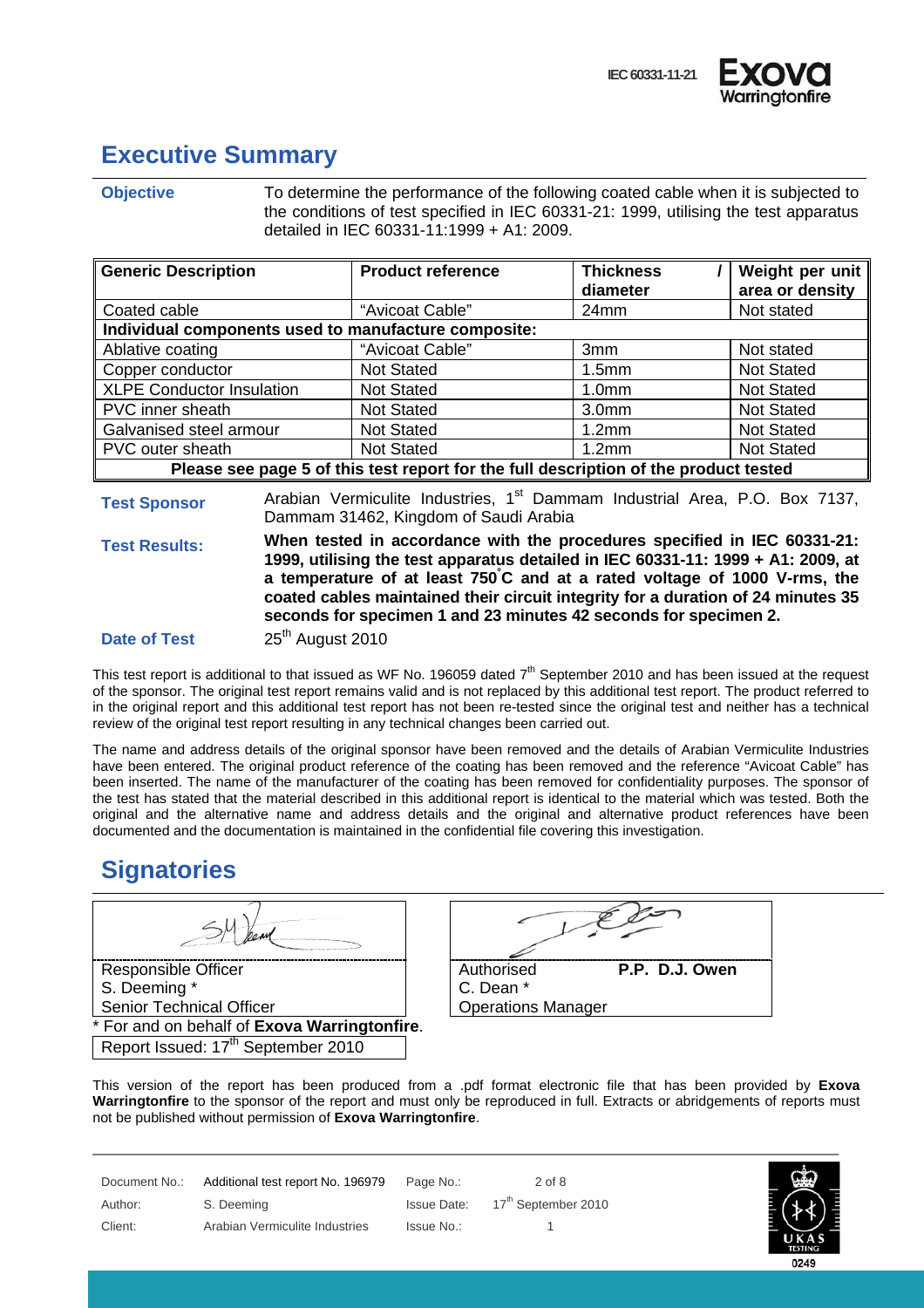

## **CONTENTS** PAGE NO.

Author: Client:

Document No.: Additional test report No. 196979 S. Deeming Arabian Vermiculite Industries

Page No.: **Issue Date:** Issue No.:

3 of 8 17<sup>th</sup> September 2010  $\mathbf{1}$ 

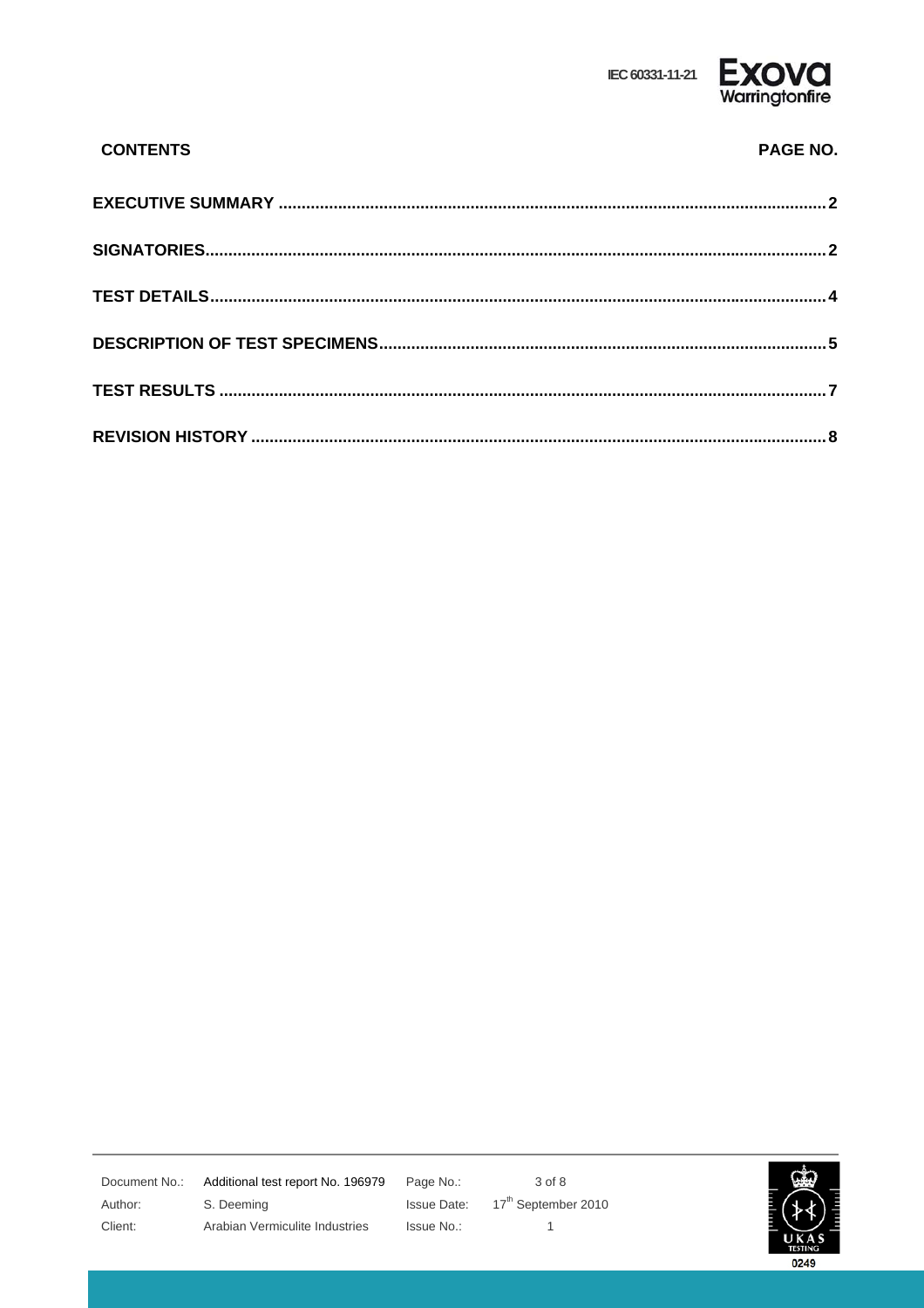

#### **Test Details**

| <b>Purpose of test</b>                       | To determine the performance of a specimen of a cable when it is subjected to<br>the conditions of test specified in IEC 60331-21: 1999, utilising the test<br>apparatus detailed in IEC 60331-11:1999 + A1: 2009. The purpose of this test<br>method is to determine whether a cable can maintain circuit integrity when it is<br>exposed to the fire conditions described within the method.             |
|----------------------------------------------|------------------------------------------------------------------------------------------------------------------------------------------------------------------------------------------------------------------------------------------------------------------------------------------------------------------------------------------------------------------------------------------------------------|
| <b>Scope of test</b>                         | IEC 60331-21: 1999 specifies a test procedure and gives a performance<br>requirement, including a recommended flame application time, for cables of<br>rated voltage up to and including 600/1000 V. It is intended to cover low<br>voltage power cables and control cables with a rated voltage.                                                                                                          |
|                                              | In accordance with section 7.1 of the test standard, a 90 minute flame<br>application time was used.                                                                                                                                                                                                                                                                                                       |
|                                              | At the specific request of the original sponsor of the test, two specimens of coated<br>cable were tested.                                                                                                                                                                                                                                                                                                 |
|                                              | IEC 60331-11: 1999 + A1: 2009 specifies the test apparatus to be used for testing<br>cables required to maintain circuit integrity when subject to fire alone where the test<br>condition is based upon a flame with a controlled heat output corresponding to a<br>temperature of at least 750°C.                                                                                                         |
| Fire<br>test study<br>group/EGOLF            | Certain aspects of some fire test specifications are open to different<br>interpretations. The Fire Test Study Group and EGOLF have identified a<br>number of such areas and have agreed Resolutions which define common<br>agreement of interpretations between fire test laboratories which are members<br>of the Groups. Where such Resolutions are applicable to this test they have<br>been followed. |
| <b>Instruction to test</b>                   | The test was conducted on the $25th$ August 2010 at the request of the original<br>sponsor of the test.                                                                                                                                                                                                                                                                                                    |
| <b>Provision of test</b><br><b>specimens</b> | The specimens were supplied by the original sponsor of the test. Exoval<br>Warringtonfire was not involved in any selection or sampling procedure.                                                                                                                                                                                                                                                         |
|                                              | The specimens were received on the 6 <sup>th</sup> August 2010.                                                                                                                                                                                                                                                                                                                                            |
| <b>Burner</b><br>verification<br>procedure   | The verification procedure for the burner was conducted in accordance with<br>Annex A of IEC 60331-11: 1999 $+$ A1: 2009 at the start of the test day. This<br>determined the gas & air flow rates and the position of the burner that were<br>used for the subsequent cable tests.                                                                                                                        |



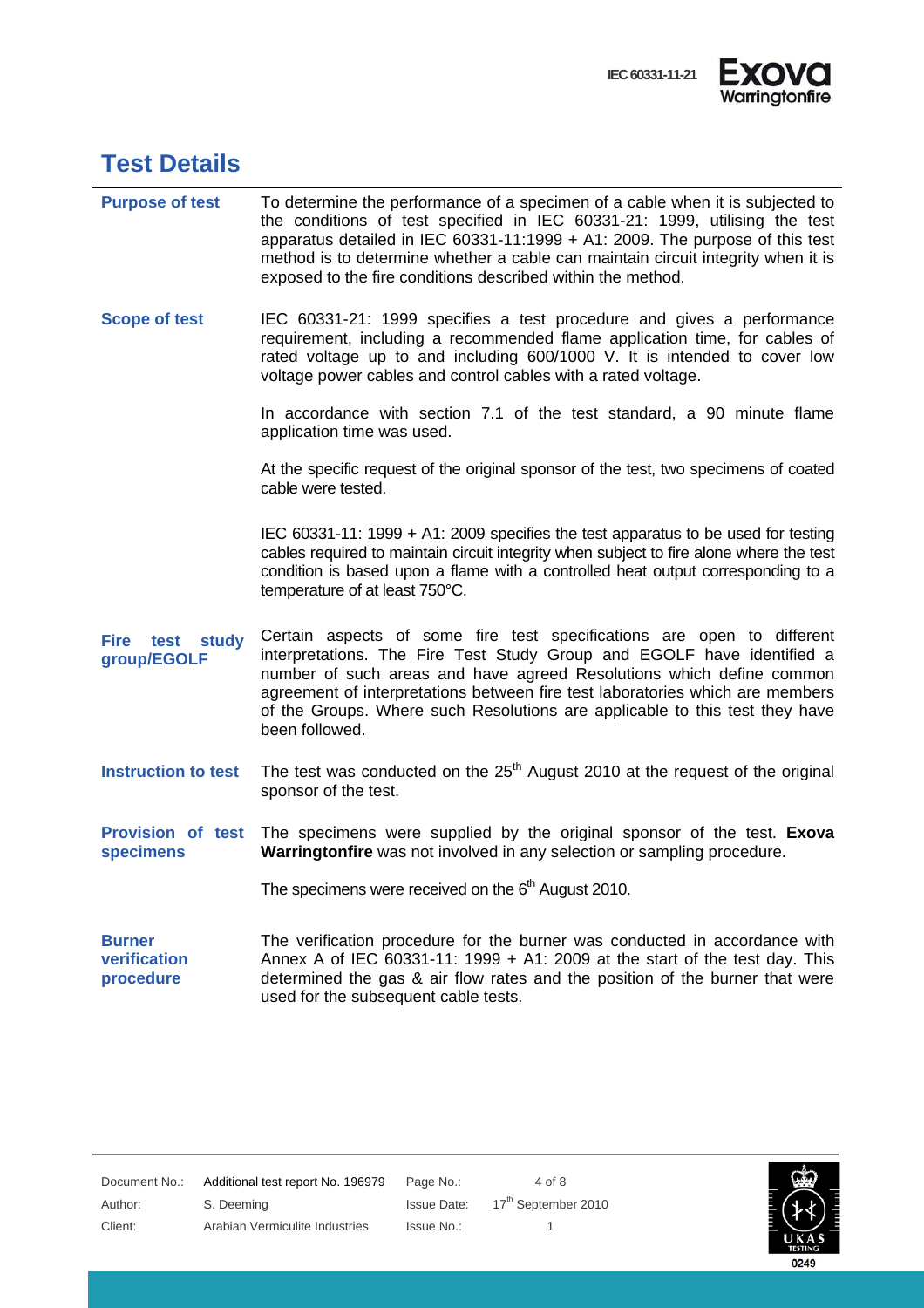

### **Description of Test Specimens**

The description of the specimens given below has been prepared from information provided by the original sponsor of the test. All values quoted are nominal, unless tolerances are given.

| General description                           |                         |                                       | Flexible ablative coating applied to cable      |  |
|-----------------------------------------------|-------------------------|---------------------------------------|-------------------------------------------------|--|
| Product reference (coated cable)              |                         |                                       | "Avicoat Cable"                                 |  |
| Overall diameter (coated cable)               |                         |                                       | 24mm (stated by original sponsor)               |  |
|                                               |                         |                                       | 25mm (determined by Exova Warringtonfire)       |  |
| Overall weight per unit length (coated cable) |                         |                                       | See Note 1 Below                                |  |
|                                               |                         | Generic type                          | Ablative coating                                |  |
|                                               |                         | Product reference                     | "Avicoat Cable"                                 |  |
|                                               |                         | Detailed<br>description               | <b>See Note 2 Below</b>                         |  |
| composition details                           |                         |                                       |                                                 |  |
|                                               |                         | Name of manufacturer                  | See Note 3 Below                                |  |
|                                               | Coating                 | Colour                                | "White"                                         |  |
|                                               |                         | Number of coats                       | 1                                               |  |
|                                               |                         | Application thickness per coat        | 3mm                                             |  |
|                                               |                         | Application method                    | <b>Brush</b>                                    |  |
|                                               |                         | Flame retardant details               | See Note 2 Below                                |  |
|                                               |                         | Curing process per coat               | Drying at room temperature for 2 weeks.         |  |
|                                               | Product reference       |                                       | "CU/XLPE/SWA/PVC"                               |  |
|                                               | Cable markings          |                                       | "ELECTRIC CABLE 600/1000V<br><b>BS</b><br>5467  |  |
|                                               |                         |                                       | (DRAKA UK) BASEC MADE IN UK"                    |  |
|                                               | Cable function          |                                       | Power cable for residential or industrial areas |  |
|                                               | Number of cores         |                                       | 3                                               |  |
|                                               | Voltage rating          |                                       | 600/1000 V                                      |  |
|                                               | Cable manufacturer      |                                       | Nexans                                          |  |
|                                               |                         | Product reference                     | See Note 1 Below                                |  |
|                                               |                         | Generic type                          | Copper                                          |  |
|                                               |                         | Name of manufacturer                  | See Note 1 Below                                |  |
|                                               |                         | Total cross-sectional area of         | $3.142 \times 3^2 = 28.28$ mm <sup>2</sup>      |  |
|                                               | Conductors              | each conductor                        |                                                 |  |
| Cable                                         |                         | Diameter of each strand               | 1.5mm                                           |  |
|                                               |                         | Weight per unit length per            | <b>See Note 1 Below</b>                         |  |
|                                               |                         | strand                                |                                                 |  |
|                                               |                         | of<br><b>Number</b><br>strands<br>per | $\overline{7}$                                  |  |
|                                               |                         | conductor                             |                                                 |  |
|                                               |                         | Product reference                     | See Note 1 Below                                |  |
|                                               | Conductor<br>Insulation | Generic type                          | <b>XLPE</b>                                     |  |
|                                               |                         | Name of manufacturer                  | <b>See Note 1 Below</b>                         |  |
|                                               |                         | Colour                                | "Brown", "Black", "Grey"                        |  |
|                                               |                         | <b>Thickness</b>                      | 1 <sub>mm</sub>                                 |  |
|                                               |                         | Density / weight per unit area        | See Note 1 Below                                |  |
|                                               | Flame retardant details | See Note 4 Below                      |                                                 |  |

Continued on next page

Document No.: Additional test report No. 196979 Page No.: 5 of 8 Author: S. Deeming S. Deeming Issue Date: 17<sup>th</sup> September 2010 Client: Arabian Vermiculite Industries Issue No.: 1

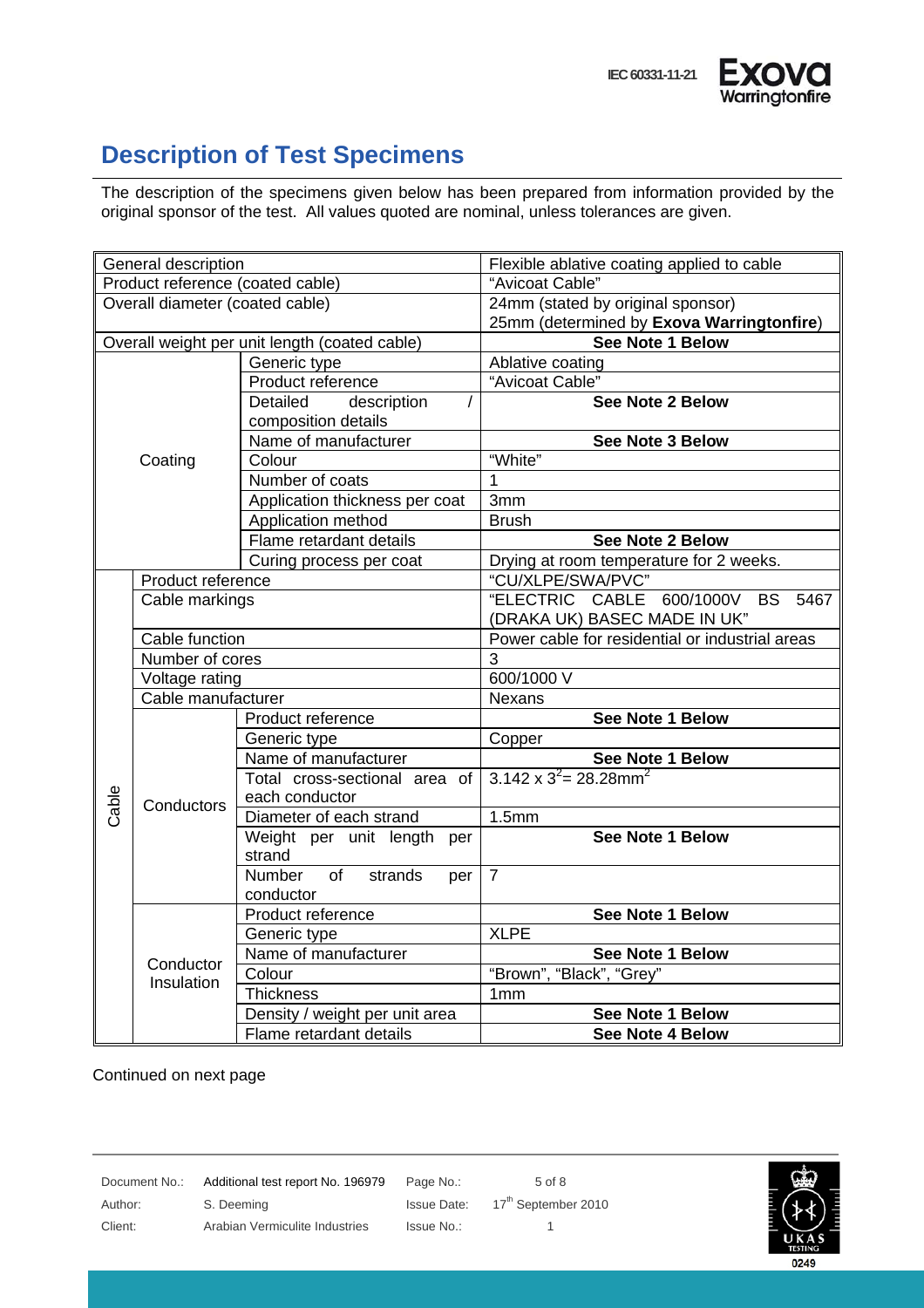

|                   |                   | Product reference              | <b>See Note 1 Below</b>                           |
|-------------------|-------------------|--------------------------------|---------------------------------------------------|
|                   |                   | Generic type                   | <b>PVC</b>                                        |
|                   | Inner             | Name of manufacturer           | See Note 1 Below                                  |
|                   | sheath            | Colour                         | "Black"                                           |
|                   |                   | <b>Thickness</b>               | 3 <sub>mm</sub>                                   |
|                   |                   | Density / weight per unit area | <b>See Note 1 Below</b>                           |
|                   |                   | Flame retardant details        | See Note 4 Below                                  |
|                   |                   | Product reference              | <b>See Note 1 Below</b>                           |
| Cable (continued) |                   | Generic type                   | Single layer galvanised round steel wire          |
|                   |                   | Name of manufacturer           | <b>See Note 1 Below</b>                           |
|                   | Armour            | Diameter of each strand        | 1.2mm                                             |
|                   |                   | Weight per unit length of each | <b>See Note 1 Below</b>                           |
|                   |                   | strand                         |                                                   |
|                   |                   | Number of strands              | 34                                                |
|                   | Outer             | Product reference              | See Note 1 Below                                  |
|                   |                   | Generic type                   | <b>PVC</b>                                        |
|                   |                   | Name of manufacturer           | See Note 1 Below                                  |
|                   | sheath            | Colour                         | "Black"                                           |
|                   |                   | Thickness                      | 1.2mm                                             |
|                   |                   | Density / weight per unit area | See Note 1 Below                                  |
|                   |                   | Flame retardant details        | See Note 4 Below                                  |
|                   | Brief description | of manufacturing process of    | Coating is brush applied to the cable at the      |
| coating / cable   |                   |                                | desired thickness.                                |
|                   |                   |                                | The original sponsor was unwilling to provide     |
|                   |                   |                                | further information relating to the manufacturing |
|                   |                   |                                | process of the coating and was unable to          |
|                   |                   |                                | information<br>provide<br>relating<br>to<br>the   |
|                   |                   |                                | manufacturing process of the cable                |

**Note 1 - The original sponsor was unable to provide this information.** 

- **Note 2 The original sponsor was unwilling to provide this information.**
- **Note 3 The original sponsor of the test has provided this information but at the specific request of the sponsor, these details have been omitted from the report and are instead held on the confidential file relating to this investigation.**

#### **Note 4 - The original sponsor of the test has confirmed that no flame retardant additives were utilised in the production of the product / component.**

The original sponsor has confirmed that the cable specimen was manufactured by another party and that they were not able to obtain from the manufacturer some details that would normally be included in **Exova Warringtonfire** test reports. The description of the specimen given above is therefore not as complete as would normally be the case for descriptions included in **Exova Warringtonfire** test reports and the description may not fully comply with the requirements of the test standard. In all other respects however the test was conducted fully in accordance with the requirements of the test standard and the test results are valid.

| Document No.: | Additional test report No. 196979 | Page No.:  | 6 of 8                          |
|---------------|-----------------------------------|------------|---------------------------------|
| Author:       | S. Deeming                        |            | Issue Date: 17th September 2010 |
| Client:       | Arabian Vermiculite Industries    | Issue No.: |                                 |
|               |                                   |            |                                 |

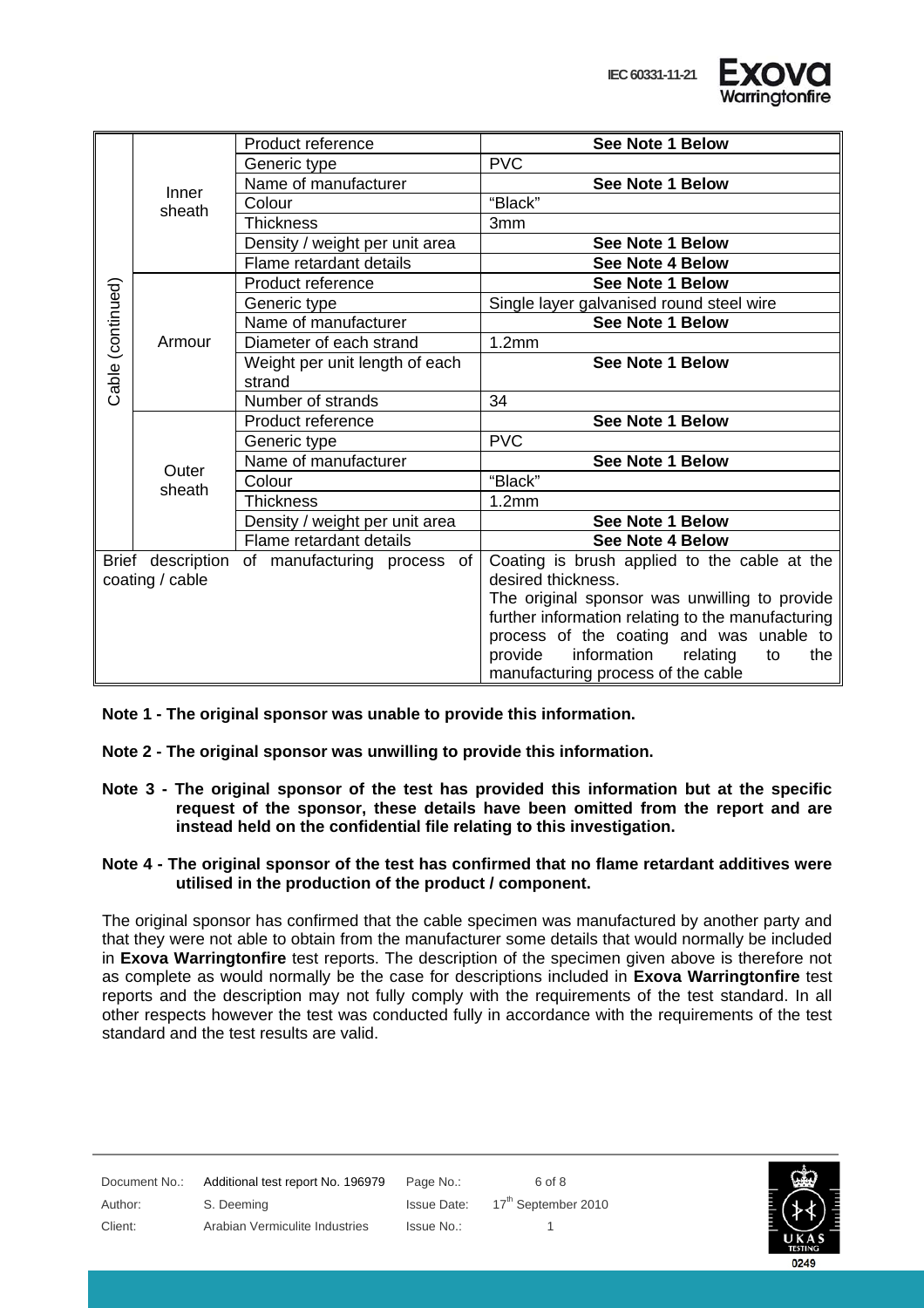

#### **Test Results**

- **Applicability of test result**  The test results relate only to the specimen of the cable in the form in which it was tested. Small differences in the composition of the product may significantly affect the performance during the test and may therefore invalidate the test results. Care should be taken to ensure that any product, which is supplied or used, is fully represented by the specimen, which was tested.
- **Results of test When tested in accordance with the procedures specified in IEC 60331-21: 1999, utilising the test apparatus detailed in IEC 60331-11: 1999 + A1: 2009, at a temperature of at least 750° C and at a rated voltage of 1000 V-rms, the coated cables maintained their circuit integrity for a duration of 24 minutes 35 seconds for specimen 1 and 23 minutes 42 seconds for specimen 2.**
- **Validity** The specification and interpretation of fire test methods are the subject of ongoing development and refinement. Changes in associated legislation may also occur. For these reasons it is recommended that the relevance of test reports over five years old should be considered by the user. The laboratory that issued the report will be able to offer, on behalf of the legal owner, a review of the procedures adopted for a particular test to ensure that they are consistent with current practices, and if required may endorse the test report.

This report may only be reproduced in full. Extracts or abridgements shall not be published without permission of **Exova Warringtonfire**.

Document No.: Additional test report No. 196979 Page No.: 7 of 8 Author: S. Deeming Issue Date: 17th September 2010 Client: Arabian Vermiculite Industries Issue No.: 1